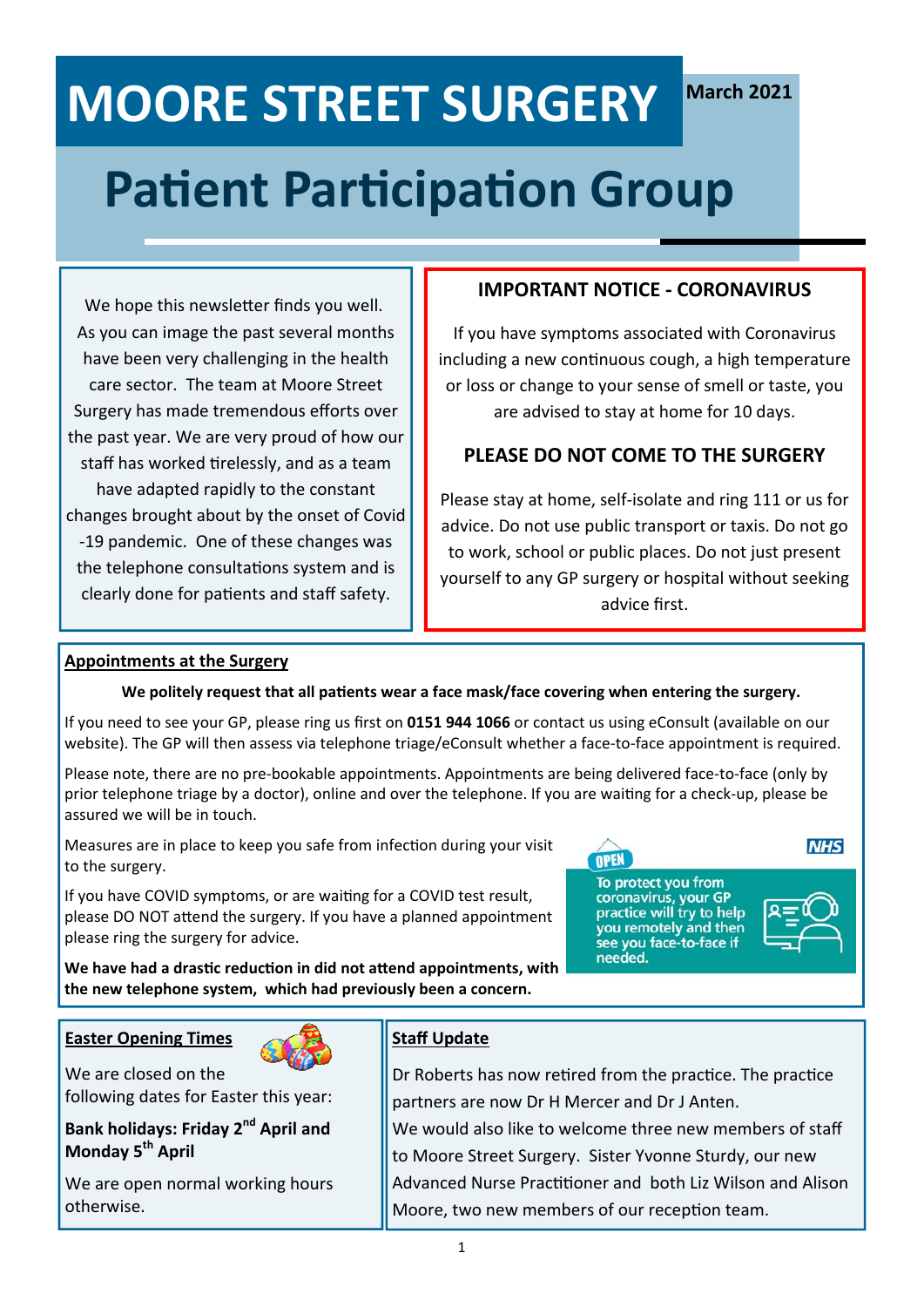## **Patient Participation Group**

### **COVID Vaccines**

We are contacting our patients in order of priority and we will make sure that you are called when it's your turn to be vaccinated. In the meantime we continue to ask for your patient and help by following these steps:

- Please do not contact your GP practice or the NHS to seek a vaccine, we will contact you.
- If you are in a currently eligible group, you may contact the national booking service for an appointment by visiting www.nhs.uk/covid-vaccination or by calling 119 if you'd prefer not to wait for an appointment with our local GP led service.
- When you are contacted, please attend your booked appointments as close to the time as possible to avoid queueing in the cold weather.
- Even when you've been vaccinated, please continue to follow all the guidance to control the virus and save lives by socially distancing, wearing a mask or face covering and washing your hands regularly.
- Even if you've had your COVID-19 vaccine, there is still a change you could spread Coronavirus. You need both doses of the vaccine to fully protect yourself against Coronavirus.

We have been sending text invites to all our eligible patients in order of **priority. You will receive a link in a text message to book your own appointment at a local clinic. Once you have received this message, please book your appointment as soon as you can. If you are in an eligible group (1‐9) and have not yet received your text invitaƟon you may need to**  update your mobile number. Please inform reception . **The surgery has currently vaccinated 68.4% of cohorts 1‐9.** 

### **Carers**

For clarity, all patient seeking to be verified as a carer in order to receive their vaccination as part of Group 6, should contact Sefton Carers Centre on 0151 288 6060. They will inform the practice of respective individuals who will require coding and inviting for a vaccination.

### **Testing for people with symptoms in Sefton**

In March drive-through mobile testing units will be available across the Borough. These sites are for those with symptoms (a new persistent cough, a high temperature or a loss of sense of smell or taste) and can be booked by calling 119 or visiting www.nhs.uk/ coronavirus

For more information visit: https://mysefton.co.uk/2021/03/03/march-coronavirus-testing-facilities-across-sefton-for-those-with-







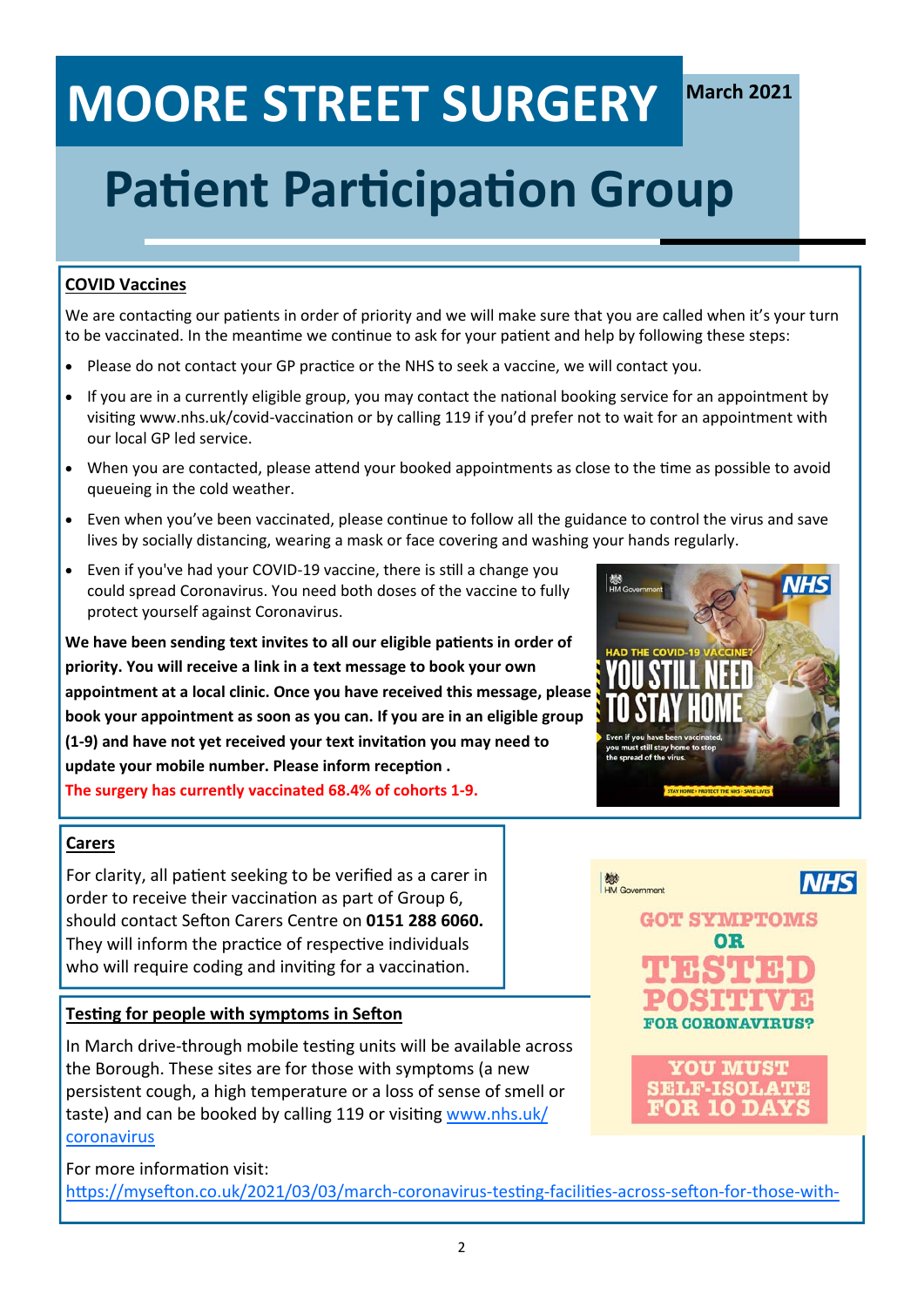# **Patient Participation Group**

## **WE OFFER...**

**Website: www.moorestreetsurgery.nhs.uk Facebook: www.facebook.com/moorestreetsurgery**

### **eConsults**

An alternative to telephoning the surgery. Use eConsult to ask your GP surgery about you health symptoms, conditions or treatment. You can even request things like sick notes and GP letters.



Simple to use and you will be prompted on the practice website on how to use and to do your request.

The practice responds by phone or email, usually by the ned of the next working day.

Please DO NOT use this service for repeat prescriptions.

### **NHS App**

Try the NHS App. If you're a patient at our practice you can now use the new NHS App, a simple and secure way to access a range of NHS services on your smartphone or tablet. You can use the NHS App to check your symptoms and get instant advice, book appointments, order repeat prescriptions, view your GP medical record and more.

If you already use Patient Access you can continue to use it. You can use the NHS App as well.

Visit hƩps://www.nhs.uk/nhs‐services/online‐services/nhs‐app/ for more information.



### **PrescripƟons**

If you wish to order a prescription, it can be done so in the normal process:



- The post‐box on the front door
- The prescription box in the foyer
- Online via Patient Access/NHS app

The usual 48 hour rules apply.

### **Keeping Updated**

For all of our latest updates, news and information, see our monthly newsletter available on our website or our Facebook page.

You can access our Facebook page by visiting www.facebook.com/ moorestreetsurgery or scanning the QR code below.